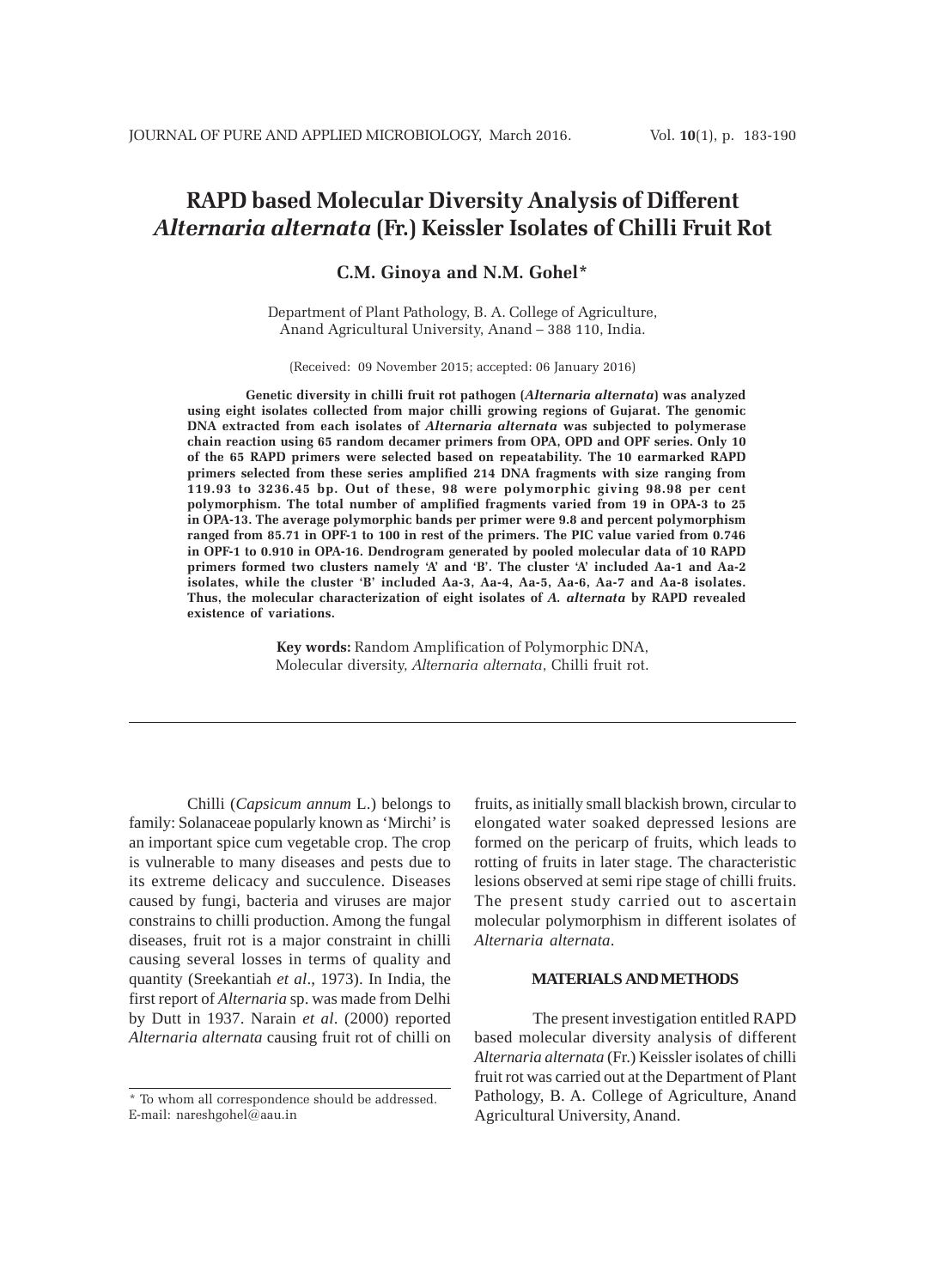#### *Alternaria alternata* **isolates**

The experimental materials comprising eight *Alternaria alternata* isolates *viz.,* Anand (Aa-1), Kheda (Aa-2), Bharuch (Aa-3), Navsari (Aa-4), Vadodara (Aa-5), Surat (Aa-6), Ahmedabad (Aa-7) and Rajkot (Aa-8) were collected from different chilli growing area of Gujarat.

#### **Isolation of** *Alternaria alternata*

Total eight isolates of *Alternaria alternata* were collected from different parts of Gujarat. The pathogen was isolated by following standard tissue isolation procedure (Tuite, 1969). **DNA isolation**

The DNA was extracted from eight isolates of *Alternaria alternata*. Potato dextrose agar medium was used to culture the isolates and mycelia were harvested after 7 days of incubation as described by Coddington and Gould (1992). DNA extraction of the isolates of *A. alternata* and their further molecular characterization were done by Cetyl trimethyl ammonium bromide (CTAB) method with slight modification (Niu *et al.,* 2008), and DNA was amplified with RAPD-PCR technique using random primers.

# **Genomic DNA extraction from mycelia Solutions used for DNA isolation**

- 1) DNA extraction buffer a) 10% CTAB b) 1 M Tris-HCl (pH 8.0) c) 0.5 M EDTA (pH 8.0) d) 5 M NaCl e) Double distilled water
	- f) β- mercaptoethanol
- (2) Chloroform and iso-amyl alcohol (C: I) solution in the ratio of 24:1
- (3) DNase-free RNase  $A(10 \text{ mg ml}^{-1})$
- (4) 70 % Ethanol (Chilled, Absolute)
- (5) TE buffer (1M Tris-HCl (pH 8.0) and 0.5M  $EDTA$  (pH 8.0).

#### **Protocol for isolation of fungal genomic DNA**

The fungal tissue was harvested exponentially from liquid medium (Potato dextrose broth) by shaking, for 5-7 days at 26°C. Mycelia were collected by filtration through sterilized filter paper lining a Buchner funnel and then extensively washed with water. The mycelia were blotted dry between the layers of tissue and immediately frozen in liquid nitrogen in foil packets. The tissue was gently broken into fine pieces by crushing the foil envelops with a pestle and mortar. Care was taken

J PURE APPL MICROBIO*,* **10**(1), MARCH 2016.

not to allow the tissue to thaw as this causes lyses and the release of endogenous nuclease.

#### **Protocol for DNA extraction**

- 1. Pestle and mortar were pre-cooled at 4°C, and then 300 mg of mycelium was grounded to a fine powder in liquid nitrogen and transferred to a plastic sterilized tube by ensuring that the tissue did not thaw.
- 2. Ten ml of pre-thawed isolation buffer was added to it, and then incubated for 60 minutes with occasional stirring.
- 3. Extraction was carried out for 10 minutes with equal volume of chloroform: isoamylalcohal (24:1).
- 4. Centrifugation was carried out at 10,000 rpm for 20 minutes at room temperature (24°C).
- 5. Aqueous phase was separated and transferred to a fresh tube.
- 6. To this aqueous phase, 0.6 ml of ice-cold isopropanol and 0.1 ml of sodium acetate were added, and then incubated at 20° C for 30 minutes.
- 7. Centrifugation was carried out at 10,000 rpm for 10 minutes at 4°C, and then the supernatant was collected, whereas the aqueous phase was discarded.
- 8. Again, wash was given and the DNA pellet was obtained with 70 per cent ethanol (5 ml).
- 9. Centrifugation was carried out at 10,000 rpm for 10 minutes at 4°C and then aqueous phase was discarded.
- 10. DNA pellet was dried, and then dissolved in 200 µl of TE buffer.
- 11. Then, RNase treatment was given to the samples by adding 6 µl of RNase, and then samples were kept at 37<sup>o</sup>C in hot water bath for 1 h and latter at  $65^{\circ}$ C for 10 minutes.

## **Spectrophotometric analysis (Nanodrop)**

To check the quality and quantity of isolated genomic DNA in relation to protein and RNA spectroscopic analysis on nanodrop was carried out. The data were analyzed by using the software N.D. (V.3.3.0). One µl DNA was loaded into the well of nanodrop spectrophotometer and the concentration of DNA and absorbance at 260 nm /280 nm was measured. Quantification and purity of DNA was checked on 0.8% agarose gel at voltage of 60V/cm by using 1X TBE buffer and ethidium bromide (4 µl/70 ml) staining. On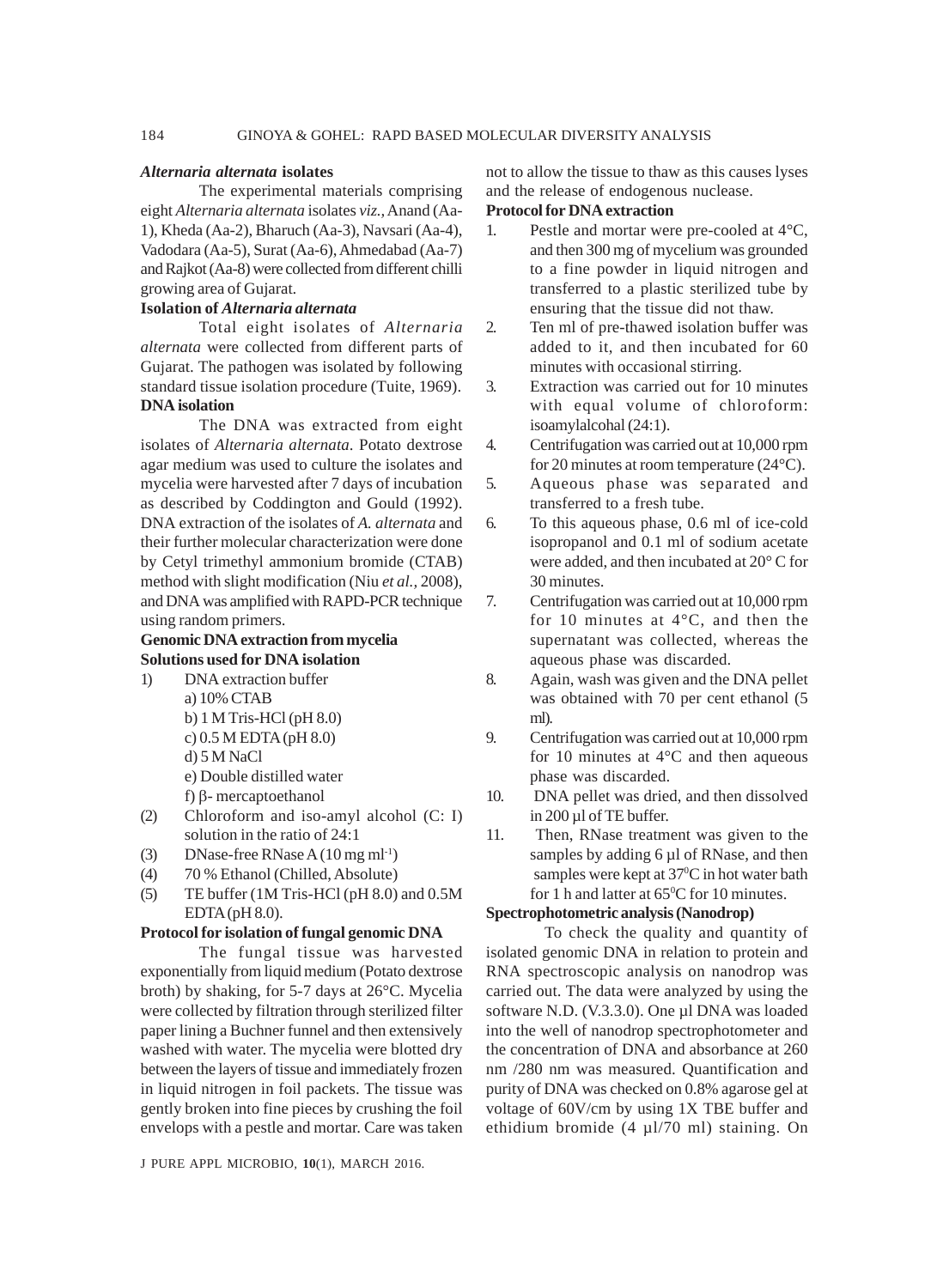completion of run, gel was viewed under UV light and observations were recorded on Alpha EaseFC4.0.0 gel documentation system.

## **Random Amplification of Polymorphic DNA analysis**

A total of 65-decamer primer belonging to OPA, OPD and OPF series (Operon Technologies, USA) were screened for RAPD analysis. Of these, 10 primers were selected based on repeatability. The list of RAPD primers were used for the analysis of random amplification of polymorphic DNA (Table 1) to study the polymorphism present in the isolates of *A. alternata*.

#### **PCR Protocol**

# **Preparation of Reaction Mixture**

The reaction mixture for RAPD analysis was prepared as under:

| Millipore sterilized water                 | $10.45 \,\mathrm{\mu}$ |
|--------------------------------------------|------------------------|
| Taq Buffer A (10X)                         | $1.5 \mu$ l            |
| dNTPs (2.5mM each) mix                     | $0.4$ $\mu$            |
| Taq polymerase $(3U/\mu l)$                | $0.15 \mu$             |
| Primer $(10 \text{ pmoles/}\mu\text{l})$   | $1.0 \mu l$            |
| Template DNA $(40 \text{ ng}/\mu\text{l})$ | $1.5 \mu$ l            |
| Total                                      | $15 \mu$ l             |

The master mix was prepared by adding initially millipore sterilized water followed by Taq buffer A 1.5 µl, 0.4 µl dNTPs, 0.15 µl Taq polymerase, 1 µl primer and finally 1.5 µl template DNA was added. The reagents were mixed thoroughly by slight vortex followed by spinning in microcentrifuge. The tubes were then placed in thermal cycler for cyclic amplification. The conditions for amplification were as follows:

#### **Programming for PCR**

- Step 1 :  $94^{\circ}$ C for 7 min. (Initial denaturation)
- Step 2 : 94°C for 1 min. (Denaturation after every cycle)
- Step 3 : 38°C for 1 min. (Primer annealing)
- Step 4 : 72°C for 1.20 min. (Extension of annealed primer)
- Step 5 : 72°C for 7 min. (Final Extension) Step 2, 3 and 4 comprised of one cycle and the total reaction was carried out for 40 cycles.

PCR products were run on electrophoresis with known molecular marker (mol wt. 100 bp) in 1.5% Agarose gel.

## **Data scoring**

Data was scored on the basis of presence

(1) or absence (0) for analysis. If a product was present in an isolate, it was considered as '1' and if absent, was considered as '0'. The data were maintained in the MS-Excel sheet format for further analysis. The polymorphism percentage was calculated as per the method suggested by Blair *et al*. (1999).

Polymorphism  $\textcircled{\tiny{*}}$  =  $\frac{\text{Total number of bands - Number of monomorphic bands}}{\text{Total number of bands}}$  x 100

The molecular weights of the PCR products were estimated by Alpha Ease FC (V.4.0.0) software (Alpha Innotech Corporation, USA) for each primer to analyzed alleles range.

# **Data analysis**

The data generated by RAPD were analyzed with the software NTSYS (Numerical Taxonomy and Multivariate Analysis System). Diploid data analysis for dominant marker was performed with the assumption of Hardy-Weinberg equilibrium. Multiple populations were used for the estimation of effective allele number, polymorphic loci, Jaccard's similarity coefficient measures of genetic identity and genetic distance as well as for dendrogram construction.

#### **Dendrogram**

A dendrogram drawn, based on Jaccard's similarity coefficient (1908) by UPGMA (Unweighted Pair Group Method of Arithmetic averages) method. This program is an adoption of program NEIGHBOR of PHYLIP version 3.5c by Joe F elsenstein. The drawing was executed for multiple populations.

## **RESULTS AND DISCUSSION**

## **Assay of DNA from the isolates of** *A. alternata* **obtained through nanodrop technique**

The DNA isolated from eight isolates of *A. alternata* was analyzed by Nanodrop Spectrophotometry. The results of absorbance ratio of DNA at 260/280 nm wavelength and concentration of DNA (ng/µl) are presented in Table 2.

#### **Random Amplification of Polymorphic DNA study**

A total of 65-decamer primer belonging to OPA, OPD and OPF series were screened for RAPD analysis. From these, 10 primers were selected based on repeatability. The fragment sizes were detected by comparing the amplicons with a 100 bp DNA Ladder. A common dendrogram was generated using the NTSYS-pc software version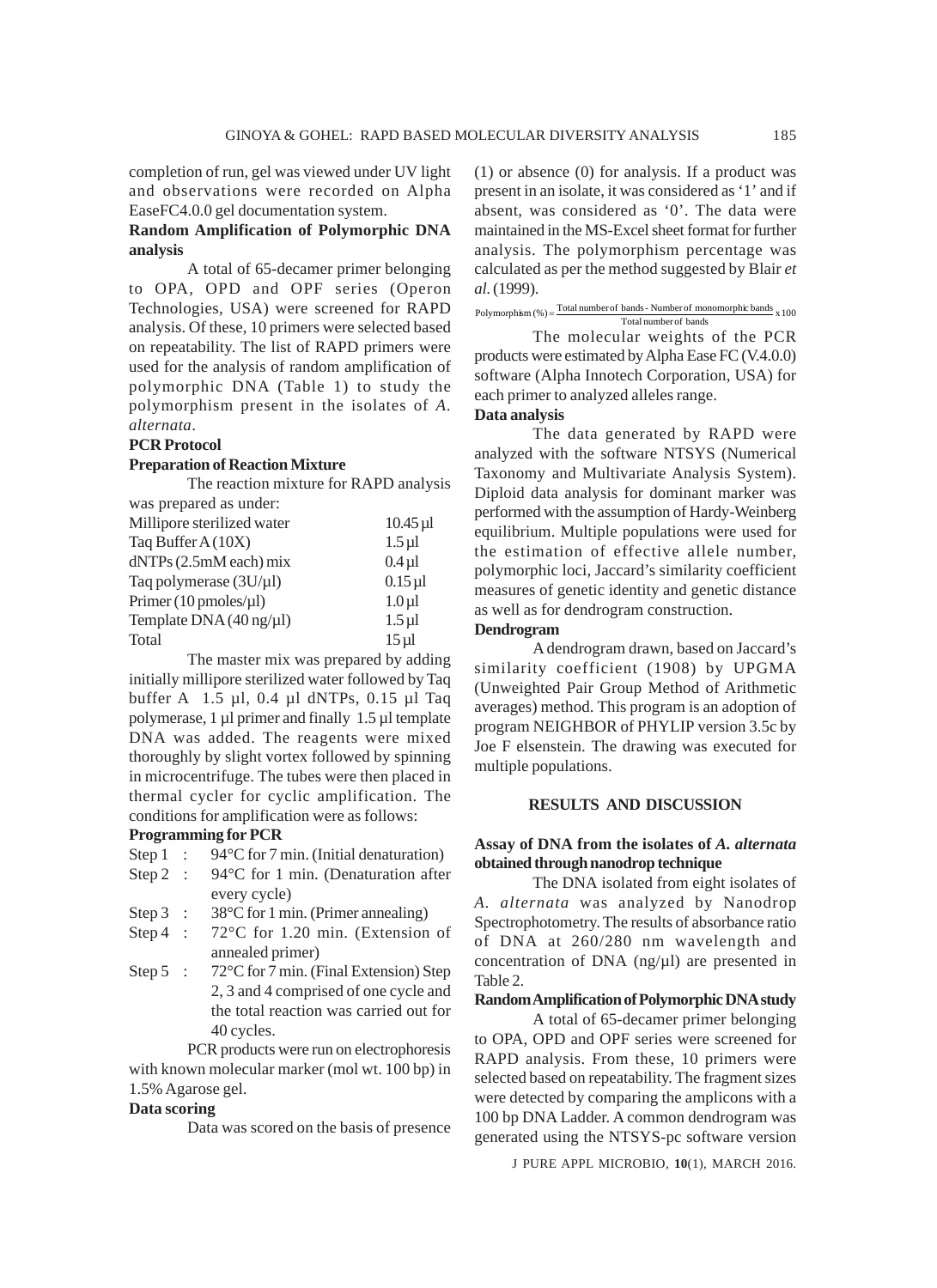2.2 (Exeter Software, New York, USA). Result is collectively discussed for all the10 primers.

#### **Pooled RAPD**

Dendrogram (Fig.1) based on Jaccard's similarity coefficient (1908) (Table 3) by "UPGMA method" formed two clusters namely 'A' and 'B'. The cluster 'A' consisted Aa-1 and Aa-2 isolates. The cluster 'B' consisted Aa-3, Aa-4, Aa-5, Aa-6, Aa-7 and Aa-8 isolates. Cluster 'A' was further subdivided into two clusters *i.e.*  $A_1$  and  $A_2$  that

| S. No.                      | Primer   | Sequence $(5'$ -3') | Base pair |  |
|-----------------------------|----------|---------------------|-----------|--|
|                             | $OPA-3$  | AGT CAG CCA C       | 10        |  |
| $\mathcal{D}_{\mathcal{L}}$ | $OPA-4$  | AAT CGG GCT G       | 10        |  |
| 3                           | $OPA-13$ | CAG CAC CCA C       | 10        |  |
| 4                           | $OPA-16$ | AGC CAG CGA A       | 10        |  |
| 5                           | $OPA-20$ | GTT GCG ATC C       | 10        |  |
| 6                           | $OPD-2$  | GGA CCC AAC C       | 10        |  |
| 7                           | $OPD-3$  | GTC GCC GTC A       | 10        |  |
| 8                           | $OPF-1$  | ACG GAT CCT G       | 10        |  |
| 9                           | $OPF-3$  | CCT GAT CAC C       | 10        |  |
| 10                          | $OPF-14$ | TGC TGC AGG T       | 10        |  |
| Total                       |          |                     | 1000      |  |

**Table 1.** Primers used for the RAPD analysis

includes the isolates Anand (Aa-1) and Kheda (Aa-2), respectively. The cluster 'B' was subdivided into two clusters  $viz$ .,  $B_1$  and  $B_2$ . The cluster  $B_1$  was further subdivided into two sub-clusters namely  $B_1a$  and  $B_1b$ . The cluster  $B_1a$  was further subdivided into two sub clusters  $B_1$ aa and  $B_1$ ba, which included Bharuch (Aa-3) and Surat (Aa-6) isolates, respectively. Simultaneously, the cluster  $B_1b$  was further subdivided into two sub-clusters namely B<sub>1</sub>ab, which included Navsari isolate (Aa-4) and  $B_1$ bb that was further subdivided into two sub clusters namely  $B_1$ abb and  $B_1$ bbb that included Ahmedabad (Aa-7) and Rajkot (Aa-8) isolates, respectively. The cluster  $B_2$  included Vadodara isolate (Aa-5).

The RAPD analysis of the eight isolates of *A. alternata* collected from major chilli growing regions of Gujarat and analyzed by 10 random primers produced 99 loci. Out of which, 98 loci were polymorphic. The selected random primers produced as much as 211 bands. On an average, 98.98 per cent polymorphism was observed. However, average numbers of bands and per primer were 21.1. Moreover, average numbers of polymorphic loci obtained per primer (Assay

| S.<br>No. | Designation<br>of Isolates | Location of<br>isolates | <b>District</b> | Wavelength<br>Ratio (260/280) nm | Concentration<br>$(ng/\mu l)$ |
|-----------|----------------------------|-------------------------|-----------------|----------------------------------|-------------------------------|
|           | $Aa-1$                     | Anand                   | Anand           | 1.96                             | 861.9                         |
| 2         | $Aa-2$                     | Kheda                   | Kheda           | 1.95                             | 617.3                         |
| 3         | Aa $-3$                    | <b>Bharuch</b>          | <b>Bharuch</b>  | 1.72                             | 149.4                         |
| 4         | Aa-4                       | Navsari                 | Navsari         | 2.00                             | 305.0                         |
| 5         | Aa-5                       | Vadodara                | Vadodara        | 2.11                             | 831.2                         |
| 6         | Aa- $6$                    | Surat                   | Surat           | 1.95                             | 669.3                         |
| 7         | Aa- $7$                    | Ahmedabad               | Ahmedabad       | 2.06                             | 370.8                         |
| 8         | $Aa-8$                     | Rajkot                  | Rajkot          | 1.91                             | 196.3                         |

**Table 2.** Assay of DNA from the *A. alternata* isolates obtained through nanodrop technique

**Table 3.** Genetic similarity matrix of pooled RAPD data based on Jaccard's similarity coefficient

| Isolates                                                 | Aa-1                                                     | Aa- $2$                                        | $Aa-3$                               | Aa-4                       | Aa-5             | Aa- $6$          | Aa- $7$          | Aa $-8$ |
|----------------------------------------------------------|----------------------------------------------------------|------------------------------------------------|--------------------------------------|----------------------------|------------------|------------------|------------------|---------|
| $Aa-1$<br>$Aa-2$<br>$Aa-3$<br>Aa-4<br>Aa- $5$<br>Aa- $6$ | 1.0000<br>0.3143<br>0.2000<br>0.1556<br>0.1064<br>0.0833 | 1.0000<br>0.1364<br>0.1163<br>0.1707<br>0.1163 | 1.0000<br>0.1667<br>0.1200<br>0.3023 | 1.0000<br>0.1489<br>0.1489 | 1.0000<br>0.1739 | 1.0000           |                  |         |
| Aa- $7$<br>Aa- $8$                                       | 0.1277<br>0.0612                                         | 0.0652<br>0.0909                               | 0.1875<br>0.1200                     | 0.1702<br>0.2273           | 0.1458<br>0.1250 | 0.2500<br>0.1489 | 1.0000<br>0.2791 | 1.0000  |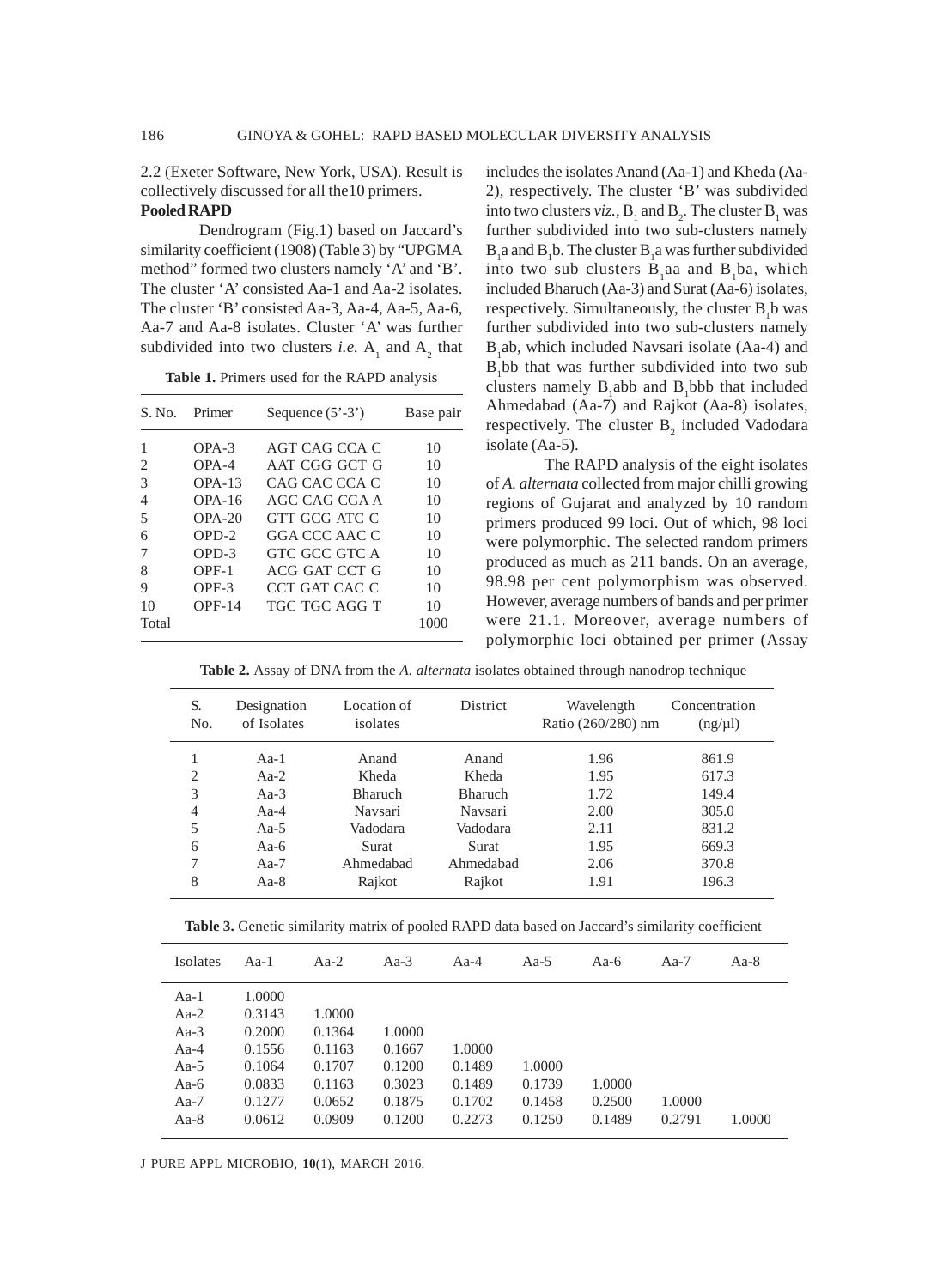Efficiency Index) were 9.8. As much as nine primers out of the selected 10 primers *viz.,* OPA 3, OPA 4, OPA 13, OPA 16, OPA 20, OPD 2, OPD 3, OPF 3 and OPF 14 showed cent percent polymorphism. The lowest polymorphism (85.71%) was found in the primer OPF1. The molecular weight of the amplicons ranged from 119.93 to 3236.45 bp (Table 4).

The maximum similarity index value of 0.3143 was observed between the isolates Kheda (Aa-2) and Anand (Aa-1), both of which are from Middle Gujarat region. The least similarity index value of 0.0612 was found between the isolates Rajkot (Aa-8) and Anand (Aa-1). The average similarity coefficient among isolates was 0.346 (Table 3).

The efficacy of the RAPD primers selected in distinguishing the isolates of *A. alternata* was apparent by the fact that out of 10 primers selected as many as nine generated

amplicons with 100% polymorphism (Table 4). Further, the representative RAPD profiles presented in Plate 1-10 indicated the extent of genetic differences prevailing among the isolates of *A. alternata*.

In the present study a total of 65 primers comprising of OPA, OPD and OPF series were screened against isolates of *A. alternata.* Out of these, ten primers were found useful for amplification of DNA of *A. alternata.* Among the 10 primers, all primer gave 100% polymorphism of the DNA, which helped to ascertain variability except, OPF-1 primer having 85.71% polymorphism. Therefore, these primers would be very useful for ascertaining variability among the population of other species of *Alternaria.*

In consonance to the present findings, Varma *et al*. (2007) and Kumar *et al.* (2008) have also studied on RAPD marker against *A. solani* by using different primers. In the present study, a

| S.<br>No.      | Primer            | Molecular<br>weight range<br>(bp) | Total<br>bands | No. of<br>loci | No. of<br>polymorphic<br>loci | Polymor-<br>phism<br>(% ) | $\rm{PIC}^*$<br>value |
|----------------|-------------------|-----------------------------------|----------------|----------------|-------------------------------|---------------------------|-----------------------|
| 1              | OPA <sub>3</sub>  | 165.87-1615.57                    | 19             | 9              | 9                             | 100                       | 0.853                 |
| 2              | OPA <sub>4</sub>  | 282.40-1995.40                    | 20             | 7              | 7                             | 100                       | 0.840                 |
| 3              | OPA <sub>13</sub> | 129.82-2950.19                    | 25             | 10             | 10                            | 100                       | 0.883                 |
| $\overline{4}$ | <b>OPA 16</b>     | 119.93-3236.45                    | 20             | 12             | 12                            | 100                       | 0.910                 |
| 5              | <b>OPA 20</b>     | 135.24-2055.56                    | 23             | 12             | 12                            | 100                       | 0.903                 |
| 6              | OPD <sub>2</sub>  | 336.10-2718.50                    | 20             | 11             | 11                            | 100                       | 0.855                 |
| 7              | OPD <sub>3</sub>  | 228.18-2979.18                    | 23             | 12             | 12                            | 100                       | 0.877                 |
| 8              | OPF <sub>1</sub>  | 337.77-2636.75                    | 21             | 7              | 6                             | 85.71                     | 0.746                 |
| 9              | OPF <sub>3</sub>  | 327.47-3049.89                    | 21             | 11             | 11                            | 100                       | 0.888                 |
| 10             | <b>OPF 14</b>     | 161.65-1846.09                    | 22             | 8              | 8                             | 100                       | 0.834                 |
| Total          |                   |                                   | 214            | 99             | 98                            |                           |                       |
| Average        |                   |                                   | 21.4           | 9.9            | 9.8                           | 98.98                     | 0.859                 |

**Table 4.** DNA banding profile of 10 primers in eight isolates of *A. alternata*

\*PIC= Polymorphic Information Content





**Plate 1.** RAPD profile of OPA 3 **Plate 2.** RAPD profile of OPA 4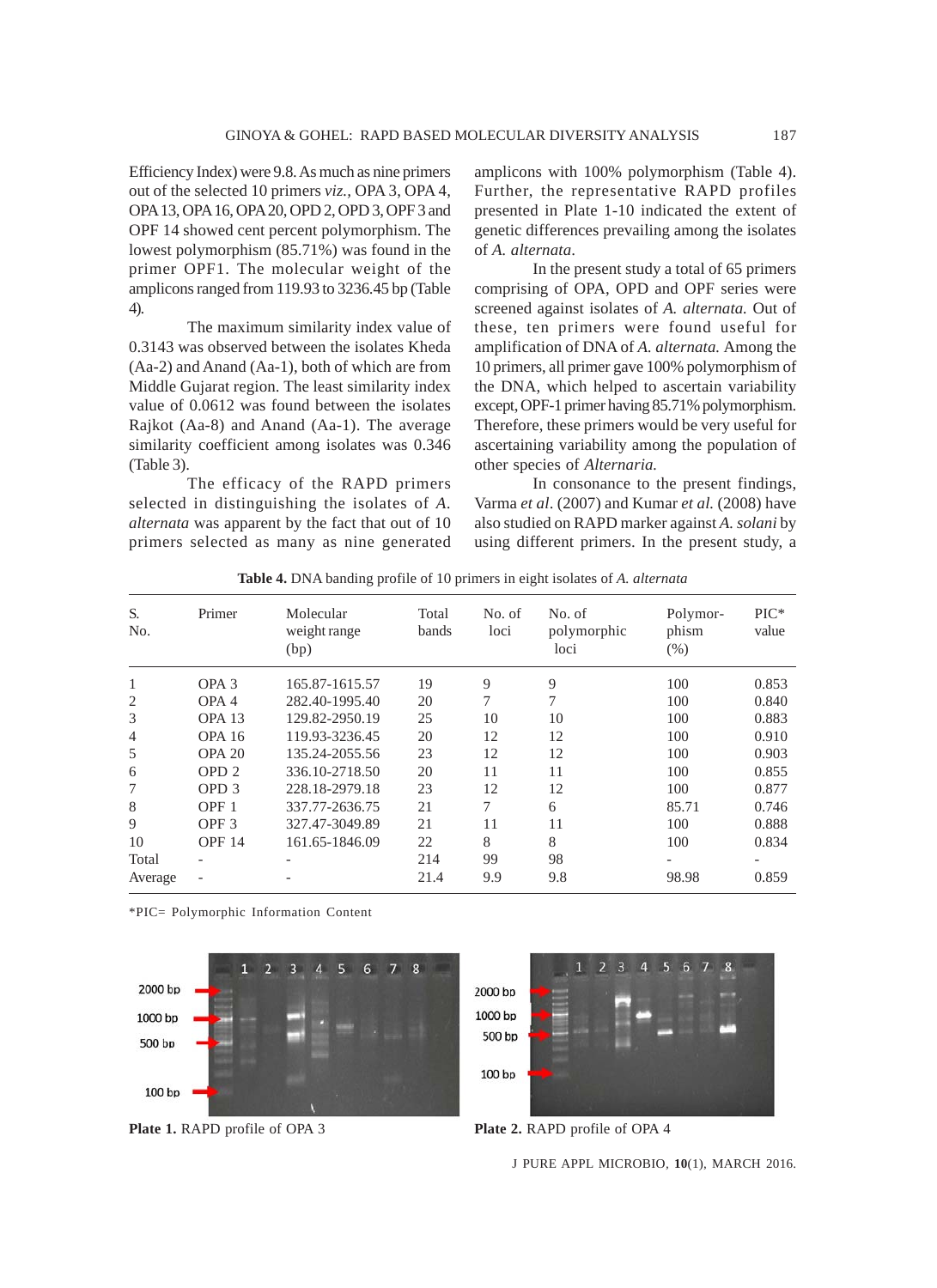







M= 100 + 800 kbp DNa ladder; 1= Aa-1; 2= Aa-2; 3= Aa-3; 4= Aa-4; 8= Aa-8; 6= Aa-6; 7= Aa-7; 8=Aa-8 isolate

**Plate 5.** RAPD profile of OPA 20









**Plate 8.** RAPD profile of OPF 1 **Plate 9.** RAPD profile of OPF 3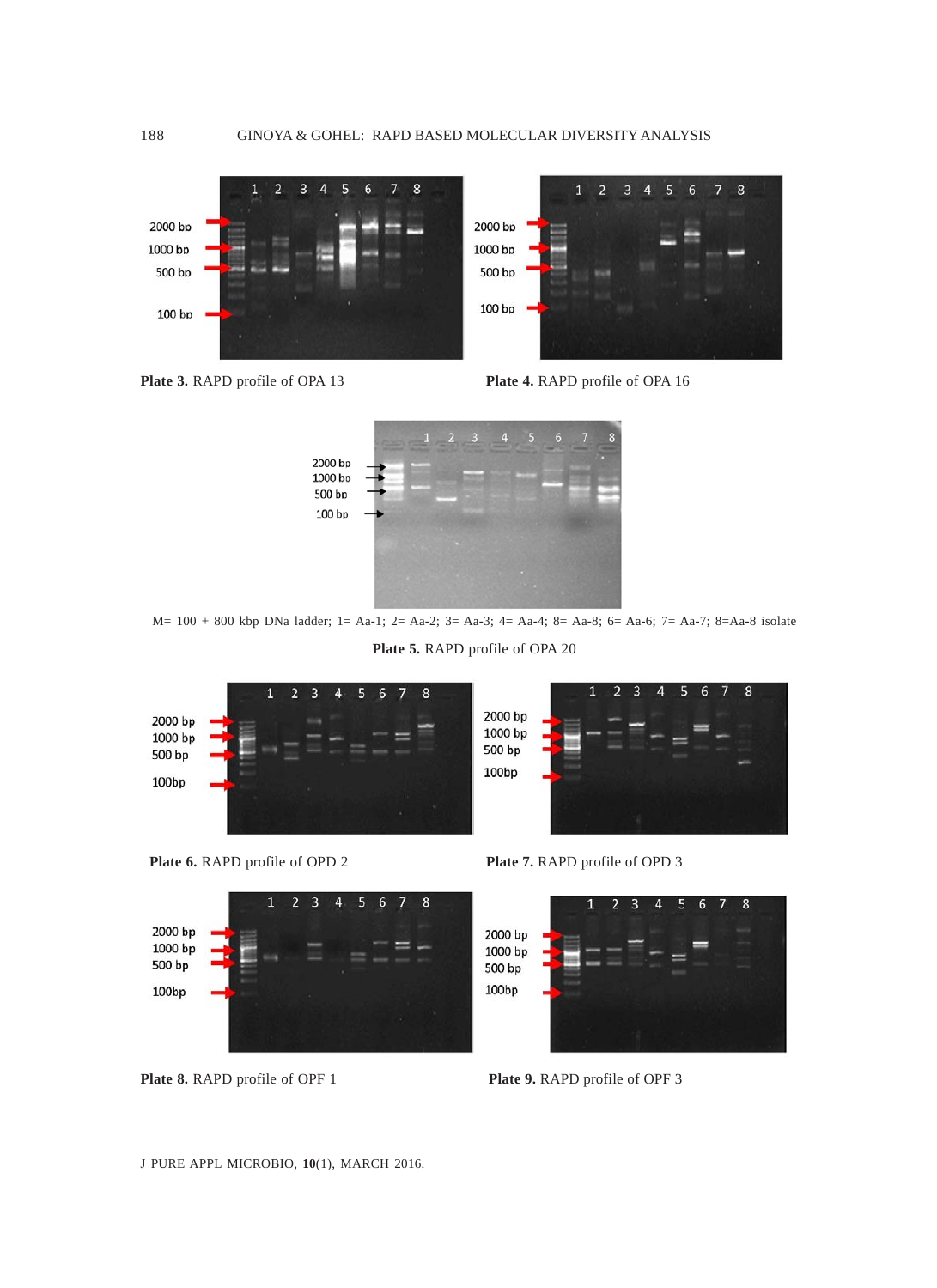

M= 100 + 800 kbp DNa ladder; 1= Aa-1; 2= Aa-2; 3= Aa-3; 4= Aa-4; 8= Aa-8; 6= Aa-6; 7= Aa-7; 8=Aa-8 isolate



**Plate 10.** RAPD profile of OPF 14

**Fig. 1.** Dendrogram of eight isolates of *A. alternata* Jaccard's similarity coefficient (1908) using UPGMA as the clustering method for RAPD

sizeable number of OPA, OPD and OPF primers were screened to find out the variability. The present results are in agreement with above workers.

The primers identified here might be useful in distinguish the isolates of *A. alternata* and in their characterization and such molecular profiles may prove to be ideal for identification of the virulent strains when a large-scale study is undertaken.

#### **REFERENCES**

1. Blair, M. W., Panaud, O. and McCouch, S. R. Inter simple sequence repeat (ISSR) amplification for analysis of microsatellite motif frequency and finger printing in rice (*Oryza sativa* L.). *Theor. Appl. Genet.,* 1999; **98**:780792.

- 2. Coddington, A. and Gould, D. S.: Use of RFLPs to identify races of fungal pathogens. In: *Techniques for Rapid Detection of Plant Pathogens* (Duncan, J. M. and Torrance, L. ed). Blackwell Scientific Publications, Berlin, Germany, 1992; pp 162-176.
- 3. Dutt, K. M. *Alternaria* species of chilli in India. *Curr. Sci.,* 1937; **6**:96-97.
- 4. Kumar, V., Haldar, S., Pande, K. K., Singh, R. P., Singh, A. K. and Singh, P. C. Cultural, morphological, pathogenic and molecular variability among tomato isolates of *Alternaria solani* in India. *World J. Microbiol. Biotechnol.* 2008; **24**(7): 1003-1009.
- 5. Narain, U., Kumar, K. and Srivatava, M. (ed): Advances in plant disease management. Advance Pub. Concept New Delhi, 2000; pp 163-173.
- 6. Niu, C., Kebede, H., Auld, L. D., Woodward, J. E., Gloria, B. and Wright, R. J. A safe and